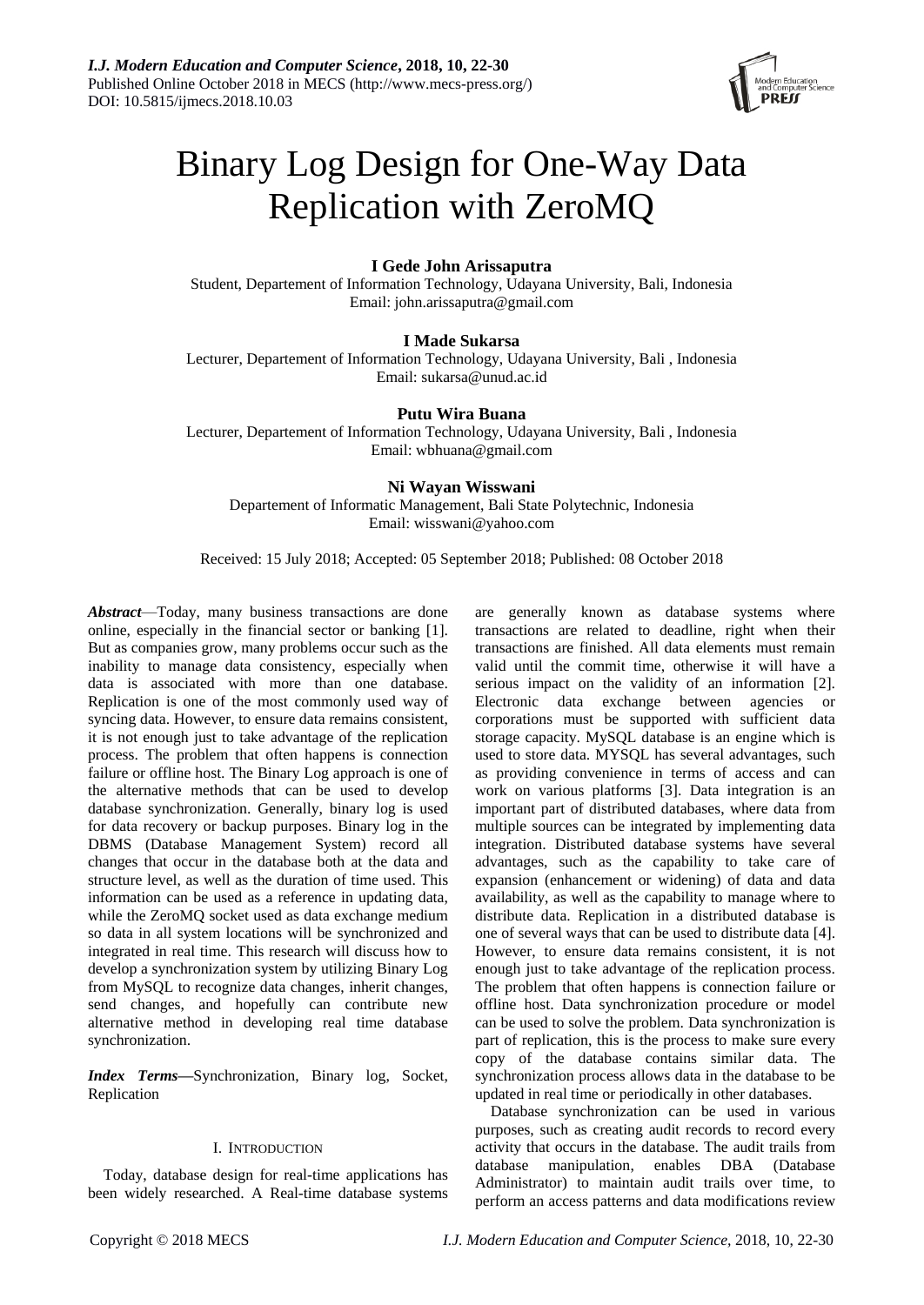on the DBMS (Database Management System) [5]. Binary log approach is one of several methods that can be used in developing one-way synchronization on the database. Binary log in the DBMS (Database Management System) record all changes that occur in the database both at the data and structure level, as well as the duration of time used. This information is used as a reference in updating data, while the ZeroMQ socket used as data exchange medium so data in all system locations will be synchronized and integrated in real time.

Socket is a communication mechanism that allows users to exchange data between processes or programs over a TCP / IP based network according to configuration. ZeroMQ is an open source socket library that supports concurrency framework. Concurrency is when the DBMS allows multiple transactions at the same time to access the same data. This socket supports programming languages like C, C ++, JAVA, .NET, Python and on platforms like Linux and Windows. ZeroMQ, or often known as ØMQ, 0MQ, or zmq provides sockets that transmit messages across various transport layers such as in-process, inter-process, TCP, and multicast [6]. ZeroMQ is suitable for use in this research as a medium of data exchange because it can be used on centralized, distributed, small scale, or large scale systems.

Combination of socket mechanism and information from binary logs allows the development of a customizable synchronization system that can handle problems that existed before, such as connection failure.

#### II. THE USE OF BINARY LOG

The binary log contains "events" that represent database changes that happen in the database such as the operation to create a table or data changes that occur in the table. It also contains events for statements that probably made changes to database (for example, a DELETE query which matched no rows would still recorded in the binary log), except row-based logging is used. Information regarding the length of every statement took the updated data is also recorded in the binary log. There are two general uses in the use of Binary Log:

1) Replication, the slave server will receive a record of data changes sent by the master replication server. The data changes is obtained from the binary log. The master server forward events containing binary log data to its slaves, then those events will be executed by the slave to equalize the data with the master.

2) Particular data recovery processing needs binary log data. events on binary logs that saved since the backup created will be re-executed after a backup fully recovered. These events take databases keep up to date from the backup point.

Expressions like SELECT or SHOW that do not change data didn't recorded in the binary log. If a server running with binary logging in active state will slightly slow down the performance. Still, the advantages of the binary log that allow you to manage replication and for recovery process mostly outweigh this small performance reduction. Binary log is secure even if there is a sudden transaction termination. Only finished transactions or events are recorded or read back.

## III. RELATED RESEARCH

G.Jothipriya & Shri, (2013) in their journal proposed a mobile database synchronization model using Microsoft Synchronization Framework as server. This platform was developed by Microsoft which is used to sync multiple data stores. The Sync Framework merely uses the sync agent and providers to perform the synchronization process. Case studies were conducted on employee and student systems. Employees keep student records on the server and update student information, such as exam score and behaviour records. Students get these updates and see detailed information in their app. Each time the employee updates the information in the database server, the student's mobile database is also updated using the sync technique. With this method the mobile database is synchronized with the database server and receives updates from the server [7].

Gudakesa et al., (2014) developed an application to synchronize the database using the Audit Log approach, which is Trigger on MySQL. Every table that wants to be monitored by the system, will be paired with three triggers, such as "after insert", "after update", and "after delete". The data changes obtained by the trigger then recorded into a table called auditlog. The synchronization system developed in this study uses client-server architecture using socket messages as communication medium. Some of the problems encountered include the failure of the connection between the client to the server or vice versa, too much history of data changes on one audit table that affect system performance, the possibility of endless loop in two-way sync, and message security issues [4]. Another disadvantage of this method is that the structure is not dynamic. When there is a new table to be synchronized, it is necessary to create a new trigger that specifically handles table with that structure. The binary log method has more advantages in this case because data changes are obtained through query parsing, so that it is more dynamic.

Research on database synchronization design has been studied by (Surya et al., 2014) which revealed that binary logs can be used as an approach to synchronize databases. This is because the activity performed on the database recorded by the binary log in real time. The advantage of using binary logs is that configuration can be done easily for monitoring specific databases and tables, and data can be accessed via query directly. Data parsing process allows details of data changes to be obtained properly. The system developed in this study use the client-server concept where the server acts as communication mediator between clients. Some problems encountered in this study include the failure of the connection between the client with the server, the security of data sent from the client to the server or vice versa, and binary log double logging problem in two-way synchronization [2].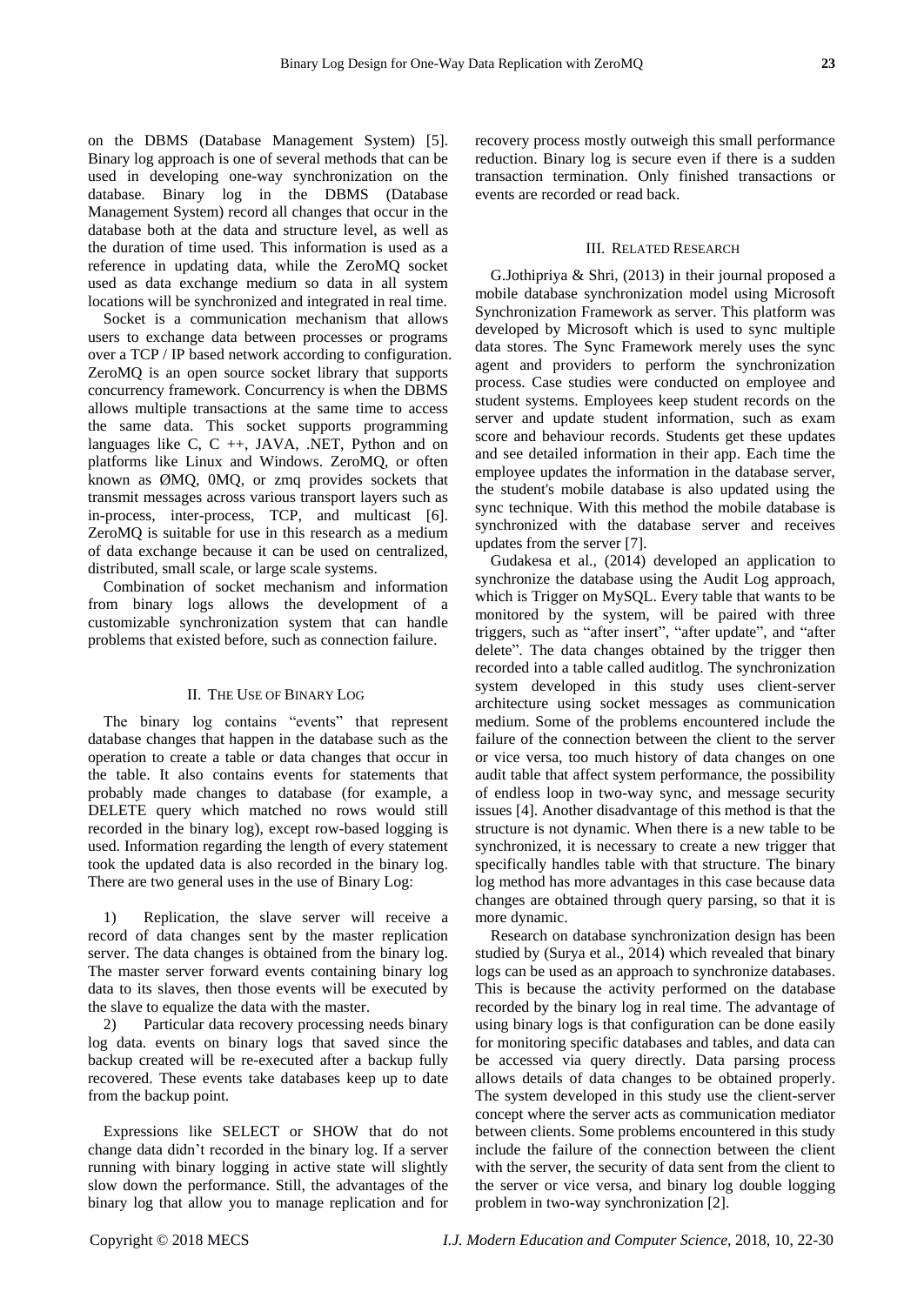Lee et al., (2015) in their journal proposed a ZeroMQbased framework to simulate distributed components. This framework allows a component on the system to communicate with other components via a ZeroMQbased message broker. The proposed structure is able to perform cooperative simulation among model and code components, which makes it possible to incrementally implement the system. The case study used to perform the simulation is Smart Home with three components such as model-based Smart Home Model, code-based Emergency Control System and model-based Lamp Model. By using this framework, each distributed component of system can be developed incrementally on a computer and on computers. The framework can also applicable in any language and on any platform because it is ZeroMQ-based [6].

Yang, Ye, Zhang, & Xing, (2014) in their journals present a decentralized architecture for developing highperformance distributed messaging systems and great scalability for message-based distributed jobs and realtime message processing. High performance means it is low latency and high throughput. The meaning of scalability is the messaging system can automatically reduce or enlarge the scale based on the workload. In their approach, they combine the high performance of ZeroMQ libraries and good distribution scalability from DHT. ZeroMQ here used to handle communication between sockets. The results show that the system is capable to scale out and scale in elastically so that it can adapt to the addition of load while keeping the system low latency. These advantages make sure the system to give well user experience in services and web applications [8].

Malhotra & Chaudhary, (2014) conducted research to provide a data synchronization algorithm to solve the problem when there are many clients that rely on a single server. When the database server can not be accessed due to server down or other errors on the server, all remote worker will disconnect its data connection and enter the offline mode. In offline mode, data that failed to send is stored on a local client computer. When the connection is available, the system will return to online mode. Database check will be perform to ensure if there is an entry in the local database. If it doesn't exist, then the data will be stored on the server. However, if any data exist then the data will be taken and sorted from the smallest ID and sent from the client to the server in serial order. Data then deleted from the local computer [9]. This concept is also used in the developed binary log synchronization system in terms of managing messages that failed to be sent to the server.

Jafarinejad & Amini, (2018) in their journal proposed an algorithm called BACO that has objectives to reduce the required processing load on multi-join queries together with decreasing the total false-positive output produced in Bucket-based encrypted databases. The results show that this solution leads to a 75% reduction in multi-join query processing load and a false-positive reduction of 74% with better potential than previous methods [10].

Patro, Suman (2017) in their journal measures and research middleware resolutions on Message Paradigmsbased. The resolutions such as Apache Qpid, RabbitMQ, ZeroMQ, YAMI4, and Mosquitto are observed and compared. The compared parts such as messaging semantics viz. message serialization, supported messaging formats, message routing & queuing, load balancing, priority of the message, latency, memory footprint, throughput, and so on. Based on test results, the server scalability, and throughput of message in YAMI4 surpass Apache Qpid, while the latency of every message in YAMI4 is less if compared to Apache Qpid. YAMI4 also proven to be lightweight if compared with Qpid. For that reason, YAMI4 is really suitable especially for Control and Monitoring systems deployment [11].

Shaochao, Sun (2010) has conducted research on data reconciliation. In their research, a MT-NT-MILP (MNM) compound method is researched for data reconciliation and gross error discovery in industrial application. The MT-NT method that has been improved is offered in order to produce gross error possibilities before data correction. Error possibilities are used to increase the efficiency by decreasing the quantity of binary elements in the MILP objective function. Examination results represent that the method is suitable mainly in the problems that have big-scale [12].

Meng, Zhaozong (2016) in his journal examines the mechanism of M2M messaging for IoT industrial applications. This study focuses on the fundamental issues in the development of distributed systems, which provide a data-oriented M2M communication procedure based on industrial system model. The main focus is on the procedure of messaging between engines for data sharing, and notification order. According to real-time data result, the tested microwave sensor module has been able to operate cross-platform, machine state monitoring, and fast data sharing, which serves as a fundamental for referenced industrial system model. The next development focus is to optimize the ZMQ messaging mechanism in establishing connections and more suitable for communication between machines [13].

Gougeaud, Sebastien (2017) in his journal, examines three problems caused by parallel execution of OGSSim that can be solved using ZeroMQ. ZeroMQ is used not only for communication tools, but also for solving problems created by asynchronism. Consequently, for both requests creation and pre-read requests processing, ZeroMQ communication sockets are used as a synchronization mechanism between the drivers and the execution module in charge of the performance metrics calculation as the response time, the device utilization, etc. Future development will focus on optimization to reduce execution time of OGSSim by replacing data structures used to store subrequests of vector type structures [14].

Estrada, Nicolas (2015) tried to compare the scalability of ZeroMQ and RabbitMQ. This study discusses the proposed prototype architecture applied in ZeroMQ and RabbitMQ, which is used to measure the impact of the number of messages over performance, and the numbers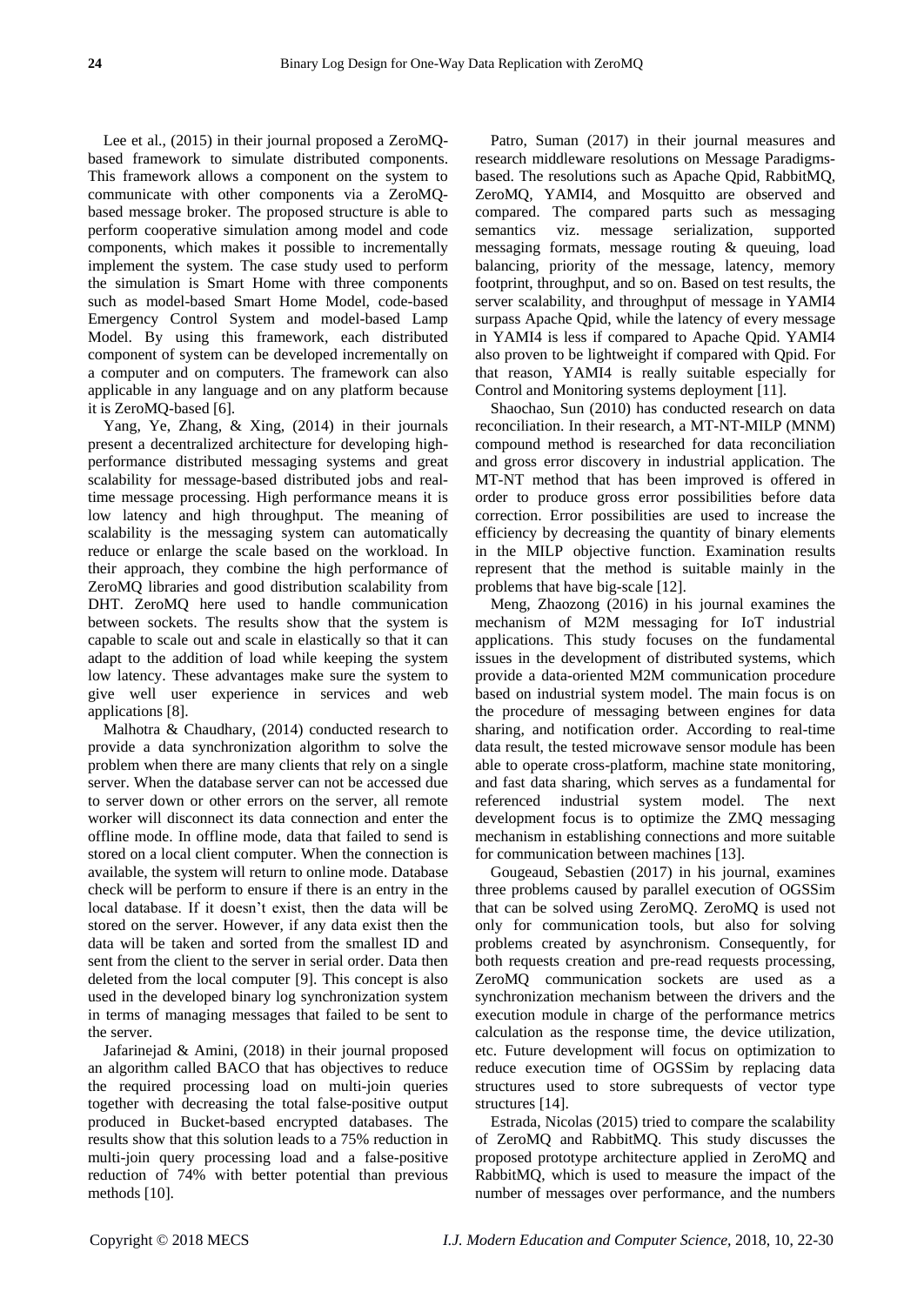of consuming nodes over scalability. The results show that for both criteria, the degradation threshold of ZeroMQ is higher than RabbitMQ, thus more scalable and faster [15].

## IV. RESEARCH SCHEME

The general scheme of the developed system is shown in Figure 1.



Fig.1. General Scheme

In general, the processes that occur in the developed system are described as follows. There is a computer that acts as a server to manage data transfer between clients.

Client here is a computer that wants to sync data with other client. Each client will be given a series of synchronization engine along with the database to support the operation, while the server computer will be given a different series of synchronization engine and database to support the work. Additional database on the client side are used to store incoming message data, outgoing messages, application settings, binary log contents, and process records to record the last binary log position that have been read, while the server-side database are used to store incoming messages, outgoing messages, data manipulation query from the client, and client pair details.

The first stage, the client's computer must enable the binary log facility on MySQL. This stage is the preparation stage, the configuration must be done on the my.ini file, such as the database that want to be synchronize, and the maximum binary log size. The client side synchronization engine along with the binlog\_client\_db database handles and saves data changes history that occur on the client's existing database. Data changes history in the database obtained by parsing data on binary log. The binary log records all DDL (Data Definition Language) and DML (Data Manipulation Language) activities performed by the user, but the synchronization engine will only record the insert, update, and delete related activities in the specific table that user want to synchronize.

Any data changes that occur on the client then sent to the server synchronization engine via ZeroMQ socket in the form of messages to be processed and sent to the target client by the server so data synchronization can work properly.

Socket ZeroMQ here serves as a medium of data exchange between client synchronization engine and server synchronization engine. ZeroMQ was chosen because of its reliability in handling messaging. ZeroMQ is very fast, capable of sending or receiving messages up to 4.1 million messages per second. ZeroMQ also requires only small memory to work optimally [16]. Another reason socket used in this research is because a web service can be built without the need of the hosting.

#### V. HOW IT WORKS

# *A. Client*

The Client Sync component is assigned to each client computer and used to manage the data changes obtained through the binary log, and send the data in message format to the server via ZeroMQ socket. The message will be sent to the destination client by the server sync component. The architecture of the client components is shown in Figure 2.

Any data manipulation performed on an existing database (client's existing database that want to be synchronize) will be recorded in the binary log file. Binlog reader engine is used to read and store the data manipulation query into the detail log table. The incoming message processing engine then reads the log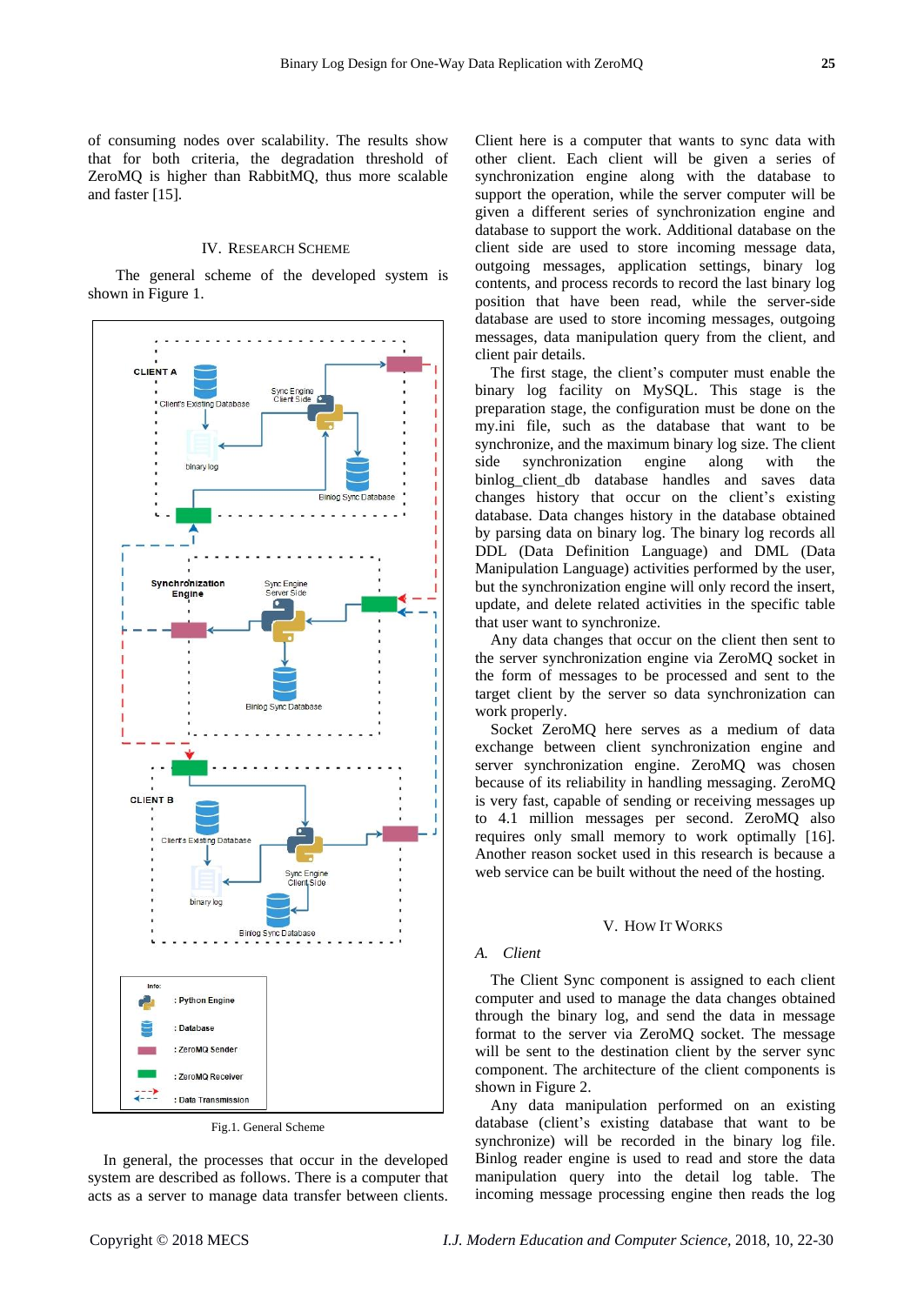detail table, and converts the query into a message format and saves it into the outbox table to be sent to the destination client through the server.



Fig.2. Client Synchronization Architecture

Every incoming message to the client is retrieved and stored to the inbox table by the message receiving engine. If the message contains data manipulation query, it will be executed by the execution\_query engine so synchronization can work properly.

The Server Sync component is responsible for managing the data exchange traffic between the origin client and the target client. The architecture of the server components is shown in Figure 3.

J.

#### *B. Server*



Fig.3. Server Synchronization Architecture

Incoming messages to the server are stored in the inbox table by the message receiving engine. if the message contains a data manipulation query it will be parsed and stored into the receive\_data table. The next stage, the engine will find out the original client's pair or client target of the query. Destination address, and data changes query that have been merged and formed in the message format then stored into the outbox table. The message sender engine then sends the message in serial order.

#### *C. Socket Communication*

ZeroMQ socket is used as a communication medium between server to client and vice versa. Inbox outbox concept is used as communication flow. Each incoming message will be directly saved to the inbox table by the message receiving engine.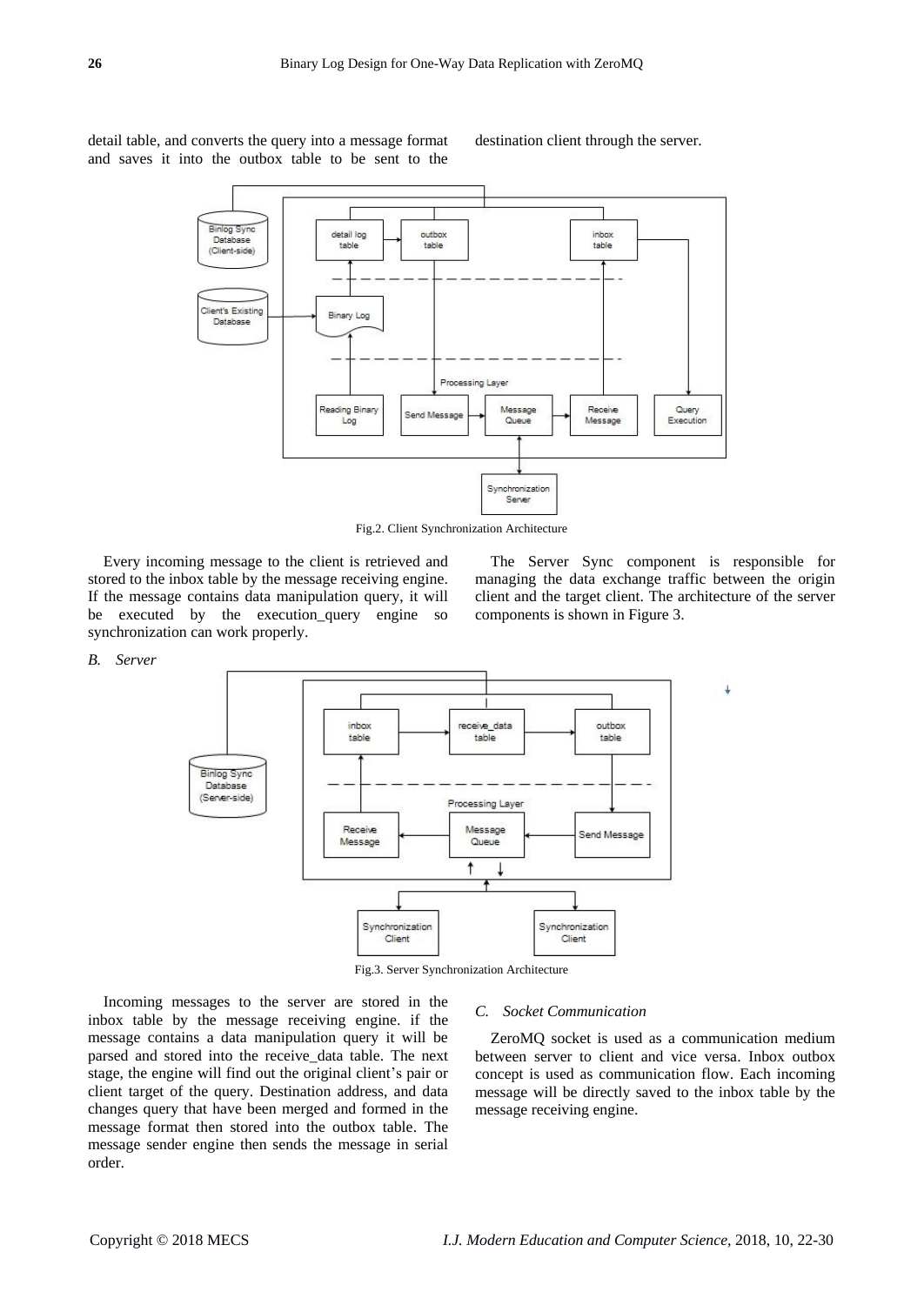

Fig.3. Receiving Message Flowchart

Messages that have been stored are processed by different engines so that the job of the message receiving engine are very concise, clear, and specific just to receive and store incoming messages.



Fig.4. Sending Message Flowchart

The job of the message sender engine is also very specific, ie sending messages that exist in outbox table that have not been sent. Flag is used as a marker to find out which messages need to be sent.

There are several types of incoming messages based on their contents. Messages beginning with 1# are messages containing data manipulation queries from the origin client, while messages beginning with 3#, and 4# are messages used for connection testing purposes.

# *D. Connection Test*

Connection testing is performed to ensure that the message destination (server or client) is ready to receive messages. Connection testing is always done before the sending of the message contains query data manipulation. The used method is to send a dummy message in format 3#id\_outbox to the destination computer.

If the destination computer successfully receives this

message, it will respond by sending a message in format 4#id\_outbox. The response from the destination computer indicates that the destination computer is ready to receive the message. The original message (message containing the data manipulation query) then sent to the destination computer.

If the destination computer is not ready to receive the message, the response will not be received by the sender computer, so the original message will not be sent. The connection test will be performed every x second according to configuration, and the original message will be sent when the destination computer give response.

# *E. Reading Binary Log*

The algorithm used to read binary logs accurately utilizes the index file data stored in the binary log. This index file is required to get the last query executed in the database, and used to create algorithms for the system to read only the latest binary log indexes or have not been read by the binlog reader engine.



Fig.5. Reading Binary Log Flowchart

In general the process begins with reading Binary Log file index. This binary log file index is an index file that contains a list of binary log master files that have been created from data manipulation activities. The index file that will be used in the process of reading binary log files is the last recorded file. After getting the last Binary Log file, then the last position is traced, and the query is taken, so logically the last query that executed in the database is the latest query and should be sent to the destination server. The last position of the file then stored in the database as a history so the binlog reader engine will not repeat reading the same binary log.

Binary log contents can be accessed directly via query. An example of the binary log's contents is shown in Figure 7 and Figure 8.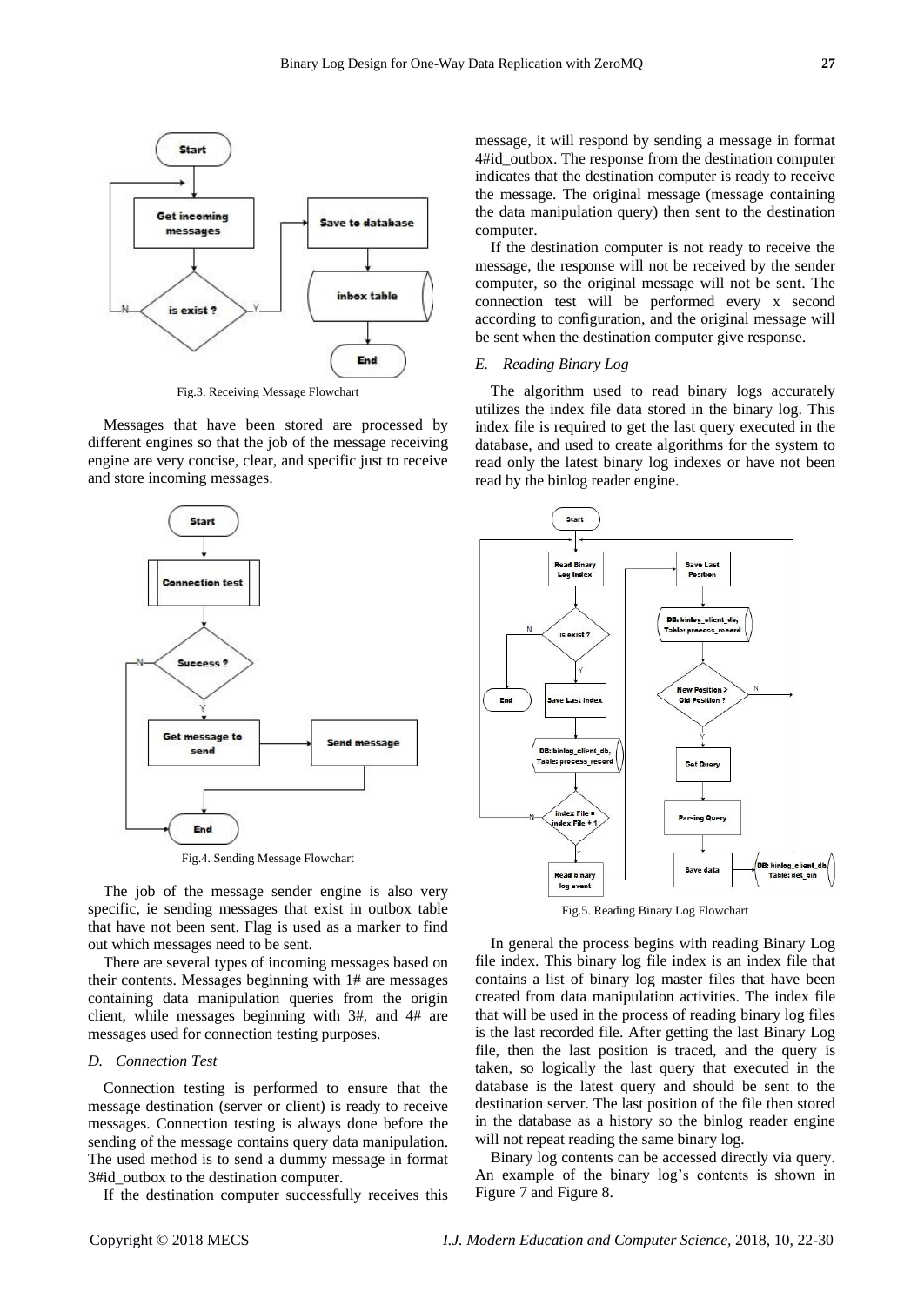| Log name                                 | Pos      | Event_type  |              | Server_id End_log |
|------------------------------------------|----------|-------------|--------------|-------------------|
| mysql-bin.000012                         |          | 2022 Intvar | 1            | 2050              |
| □<br>mysql-bin.000012                    |          | 2050 Query  | 1            | 2198              |
| mysql-bin.000012                         | 2198 Xid |             | $\mathbf{1}$ | 2225              |
| mysql-bin.000012                         |          | 2225 Gtid   | $\mathbf{1}$ | 2263              |
| mysql-bin.000012                         |          | 2263 Intvar | $\mathbf{1}$ | 2291              |
| п<br>mysql-bin.000012                    |          | 2291 Query  | $\mathbf{1}$ | 2433              |
| п<br>mysql-bin.000012                    | 2433 Xid |             | $\mathbf{1}$ | 2460              |
| □<br>mysql-bin.000012                    |          | 2460 Gtid   | 1            | 2498              |
| п<br>mysql-bin.000012                    |          | 2498 Intvar | $\mathbf{1}$ | 2526              |
| п<br>mysql-bin.000012                    |          | 2526 Query  | $\mathbf{1}$ | 2664              |
| п<br>mysql-bin.000012                    | 2664 Xid |             | $\mathbf{1}$ | 2691              |
| mysql-bin.000012                         |          | 2691 Gtid   | 1            | 2729              |
| mysql-bin.000012                         |          | 2729 Intvar | $\mathbf{1}$ | 2757              |
| mysql-bin.000012                         |          | 2757 Query  | $\mathbf{1}$ | 2947              |
| o<br>mysql-bin.000012                    | 2947 Xid |             | 1            | 2974              |
| п<br>mysql-bin.000012                    |          | 2974 Gtid   | 1            | 3012              |
| □<br>mysql-bin.000012                    |          | 3012 Intvar | $\mathbf{1}$ | 3040              |
| п<br>mysql-bin.000012                    |          | 3040 Query  | $\mathbf{1}$ | 3238              |
| □<br>mysql-bin.000012                    | 3238 Xid |             | $\mathbf{1}$ | 3265              |
| г<br>mysql-bin.000012                    |          | 3265 Gtid   | $\mathbf{1}$ | 3303              |
| mysql-bin.000012                         |          | 3303 Intvar | $\mathbf{1}$ | 3331              |
| mysql-bin.000012                         |          | 3331 Query  | 1            | 3522              |
| show binlog events in 'mysal-bin 000012' |          |             |              |                   |

Fig.6. Binary Log Content 1

| Info                                                                                                       |
|------------------------------------------------------------------------------------------------------------|
| INSERT ID=261                                                                                              |
| (use 'db client 2'; UPDATE db client 2.trx set 'nominal ukt' = '9000' where 'id' = '7'                     |
| COMMIT /* xid=238644 */                                                                                    |
| BEGIN GTID 0-1-730                                                                                         |
| INSERT ID=262                                                                                              |
| use 'db_client_2'; update 'db_client_2'.'trx' set 'flag' = '1' where 'id' = '1'                            |
| COMMIT /* xid=268185 */                                                                                    |
| BEGIN GTID 0-1-731                                                                                         |
| INSERT ID-250                                                                                              |
| use 'db client 1'; UPDATE db client 1.trx set 'flag' = '1' where 'id' = '1'                                |
| COMMIT /* xid=274880 */                                                                                    |
| BEGIN GTID 0-1-732                                                                                         |
| INSERT ID=16                                                                                               |
| use 'db client 1'; insert into 'db client 1'.'trx' ('nim', 'waktu', 'nominal ukt', 'flag') values ('18', ' |
| COMMIT /* xid=296888 */                                                                                    |
| BEGIN GTID 0-1-733                                                                                         |
| INSERT ID-16                                                                                               |
| use 'db client 2'; INSERT INTO db client 2.trx ('nim', 'waktu', 'nominal ukt', 'flag') values ('18', '2018 |
| COMMIT /* xid=302798 */                                                                                    |
| BEGIN GTID 0-1-734                                                                                         |
| INSERT ID=17                                                                                               |
| use 'db client 1'; insert into 'db client 1'.'trx' ('nim', 'waktu', 'nominal ukt', 'flag') values ('199',  |
|                                                                                                            |

Fig.7. Binary Log Content 2

Only rows that have Intvar and Query event\_type will be loaded by the engine for processing. Intvar contains the value of the primary key in the tables that have the auto increment attribute, while the Query event contains the query that already executed in the database. One database manipulation activity, recorded in only one row in the binary log. The end\_log\_pos field contains the last position information that will be logged to allow the engine not to repeat reading logs that have been read.

| id | log name            | end log pos |
|----|---------------------|-------------|
|    | 12 mysql-bin.000012 | 57638       |
|    | 13 mysql-bin.000013 | 57558       |
|    | 14 mysql-bin.000014 | 57433       |
|    | 15 mysql-bin.000015 | 57656       |
|    | 16 mysql-bin.000016 | 57536       |
|    | 17 mysql-bin.000017 | 22868       |

|  | Fig.8. Process Record |  |
|--|-----------------------|--|
|--|-----------------------|--|

The process\_record table is used to store the last binary log position. When the engine reads binary logs, the engine will only read the binary log contents starting from the last log position in the process record so that only the latest data changes will be processed.

|    |                                                                                 | binlog_client_db    |             |                      | VSGGUUTET |             |               |  |
|----|---------------------------------------------------------------------------------|---------------------|-------------|----------------------|-----------|-------------|---------------|--|
|    | $\pm$<br>×<br>det bin X<br><b>Query</b><br>Ŧ<br><b>Schema Designer</b><br>Query |                     |             |                      |           |             |               |  |
| Ⅰ⊞ | 弱っ困<br>圖<br>命雨<br>兩<br>扁                                                        |                     |             |                      |           |             |               |  |
| Io | id bin                                                                          | log name            | pos         | event type server id |           | end log pos | database name |  |
| O  |                                                                                 | 1 mysql-bin.000061  | 13889 Query |                      | h         | 14047       | db client 1   |  |
|    |                                                                                 | 2 mysql-bin.000061  | 14362 Query |                      | 1         | 14492       | db client 1   |  |
|    |                                                                                 | 3 mysql-bin.000061  |             | 14768 Ouerv          | 1         | 14924       | db client 1   |  |
|    |                                                                                 | 4 mysql-bin.000061  | 15017 Query |                      | 1         | 15176       | db client 1   |  |
|    |                                                                                 | 5 mysql-bin.000061  |             | 15241 Query          | 1         | 15374       | db client 1   |  |
|    |                                                                                 | 6 mysql-bin.000061  |             | 15467 Query          | 1         | 15593       | db client 1   |  |
|    |                                                                                 | 7 mysql-bin.000061  | 15658 Query |                      | 1         | 15776       | db client 1   |  |
|    |                                                                                 | 8 mysql-bin.000061  |             | 15841 Query          | 1         | 15996       | db client 1   |  |
|    |                                                                                 | 9 mysql-bin.000061  |             | 16089 Query          | 1         | 16203       | db client 1   |  |
|    |                                                                                 | 10 mysql-bin.000061 |             | 16520 Query          | 1         | 16650       | db client 1   |  |
|    |                                                                                 | 11 mysql-bin.000061 | 17099 Query |                      | n         | 17236       | db client 1   |  |
|    |                                                                                 | 12 mysql-bin.000061 | 17301 Query |                      | 1         | 17433       | db client 1   |  |
|    |                                                                                 | 13 mysql-bin.000061 | 17498 Query |                      | 1         | 17629       | db client 1   |  |
|    |                                                                                 | 14 mysql-bin.000061 |             | 17694 Ouerv          | 1         | 17825       | db client 1   |  |
|    |                                                                                 | 15 mysql-bin.000061 | 17890 Query |                      | 1         | 18021       | db client 1   |  |
|    |                                                                                 | 16 mysql-bin.000061 | 18813 Query |                      | 1         | 18956       | db client 1   |  |
|    |                                                                                 | 17 mysql-bin.000065 |             | 393 Ouerv            | 1         | 549         | db client 1   |  |
|    |                                                                                 | 18 mysql-bin.000065 |             | 784 Query            | 1         | 947         | db client 1   |  |
|    |                                                                                 | 19 mvsq1-bin.000065 |             | 1040 Ouerv           | 1         | 1195        | db client 1   |  |
|    |                                                                                 | 20 mysql-bin.000065 |             | 1430 Query           | 1         | 1588        | db client 1   |  |
|    |                                                                                 | 21 mysql-bin.000065 |             | 1823 Query           | 1         | 1981        | db client 1   |  |
|    |                                                                                 | 22 mvsq1-bin.000065 |             | 2216 Ouerv           | 1         | 2372        | db client 1   |  |
|    |                                                                                 | 23 mysql-bin.000065 |             | 2689 Query           | 1         | 2822        | db client 1   |  |
|    |                                                                                 | 24 mysql-bin.000065 |             | 3098 Query           | 1         | 3254        | db client 1   |  |
|    |                                                                                 | 25 mysql-bin.000065 |             | 3347 Query           | 1         | 3502        | db client 1   |  |
|    |                                                                                 | 26 mysql-bin.000065 |             | 3595 Query           | 1         | 3739        | db client 1   |  |
| Ō  |                                                                                 | 27 mysql-bin.000065 |             | 3832 Query           | 1         | 3976        | db client 1   |  |
| Ē  |                                                                                 | 28 mysed-hin 000065 |             | 4069 Onery           | h         | 4213        | dh client 1   |  |

Fig.9. detail log / det\_bin table 1

| ggi     | To 35      |                                                                                 |               |
|---------|------------|---------------------------------------------------------------------------------|---------------|
|         |            |                                                                                 |               |
|         |            |                                                                                 |               |
|         |            |                                                                                 |               |
|         |            | <b>T</b> & <b>D</b> Limit rows First row 4 0<br>$\triangleright$ # of rows 1000 |               |
| action  | table name | info                                                                            |               |
| insert  | trx        | insert into 'db client 1','trx' ('NIM', 'nominal', 'flag'                       | 88B           |
| update  | trx        | update 'db client 1'.'trx' set 'flaq' = '1' where 'id' = '1'                    | 60B           |
| insert  | trx        | insert into 'db client 1', 'trx' ('NIM', 'nominal', 'flag'                      | 86B           |
| insert  | trx        | insert into 'db client 1'.'trx' ('NIM', 'nominal', 'flag'                       | 89B           |
| update  | trx        | update 'db client 1'.'trx' set 'NIM' = '19261' where 'id'                       | 63B           |
| insert  | trx        | insert into 'db client 1'.'trx' ('NIM') values ('jdhha')                        | 56B           |
| delete  | trx        | delete from 'db client 1'.'trx' where 'id' = '3'                                | 48B           |
| update  | trx        | update 'db client 1'.'trx' set 'tgl' = '2017-12-13 19:02:                       | 77B           |
| insert  | trx        | insert into 'db client 1'.'trx' () values ()                                    | 44B           |
| insert  | tb contoh  | insert into 'db client 1'.'tb contoh' ('NIM') values ('qqq')                    | 60B           |
| undate  | tb contoh  | update 'db client 1'.'tb contoh' set 'NIM' = '234' where                        | 67B           |
| update  | trx        | update 'db client 1'.'trx' set 'NIM' = 'aaaa' where 'id'                        | 62B           |
| update  | trx        | update 'db client 1'.'trx' set 'NIM' = 'bbb' where 'id' =                       | 61B           |
| update  | trx        | update 'db client 1'.'trx' set 'NIM' = 'ccc' where 'id' =                       | 61B           |
| update  | trx        | update 'db client 1'.'trx' set 'NIM' = 'ddd' where 'id' =                       | 61B           |
| insert  | tb contoh  | insert into 'db client 1', 'tb contoh' ('NIM', 'flag') val                      | 73B           |
| insert  | trx        | insert into 'db client 1'.'trx' ('NIM', 'nominal', 'flag'                       | 86B           |
| insert  | trx        | insert into 'db client 1'.'trx' ('NIM', 'nominal', 'flag'                       | 93B           |
| insert  | trx        | insert into 'db client 1'.'trx' ('NIM', 'nominal', 'flaq'                       | 85B           |
| insert  | trx        | insert into 'db client 1'.'trx' ('NIM', 'nominal', 'flaq'                       | 88B           |
| insert  | trx        | insert into 'db client 1'.'trx' ('NIM', 'nominal', 'flag'                       | 88B           |
| insert  | trx        | insert into 'db client 1'.'trx' ('NIM', 'nominal', 'flag'                       | 86B           |
| update  | trx        | update 'db client 1'.'trx' set 'NIM' = '14044' where 'id'                       | 63B           |
| insert  | trx        | insert into 'db client 1'.'trx' ('NIM', 'nominal', 'flaq'                       | 86B           |
| insert. | trx        | insert into 'db client 1', 'trx'<br>('NIM', 'nominal', 'flag'                   | 85B           |
| insert  | trx        | insert into 'db client 1'.'trx'<br>('NIM', 'nominal') values                    | 74B           |
| insert  | trx        | insert into 'db client 1'.'trx'<br>('NIM', 'nominal') values                    | 74B           |
| ingert  | <b>TYV</b> | insert into 'dh client 1' 'try' ('NTM' 'nominal') values                        | 74R           |
|         |            |                                                                                 | $\rightarrow$ |

Fig.10. detail log / det\_bin table 2

Figure 10 and figure 11 shows the information obtained from the binary log after parsing the data. This information is recorded in the det\_bin table to be processed and sent to the destination so that synchronization can run properly.

The data changes in detail log table or det\_bin table are sequentially processed one by one to be sent in message form to Synchronization Server. Data processing queue mechanism is aided by flags. Flag 0 indicates that the data has not been processed, flag 1 indicates the data is being processed, and flag 2 indicates that the data has been completed and successfully converted into a message format to be sent.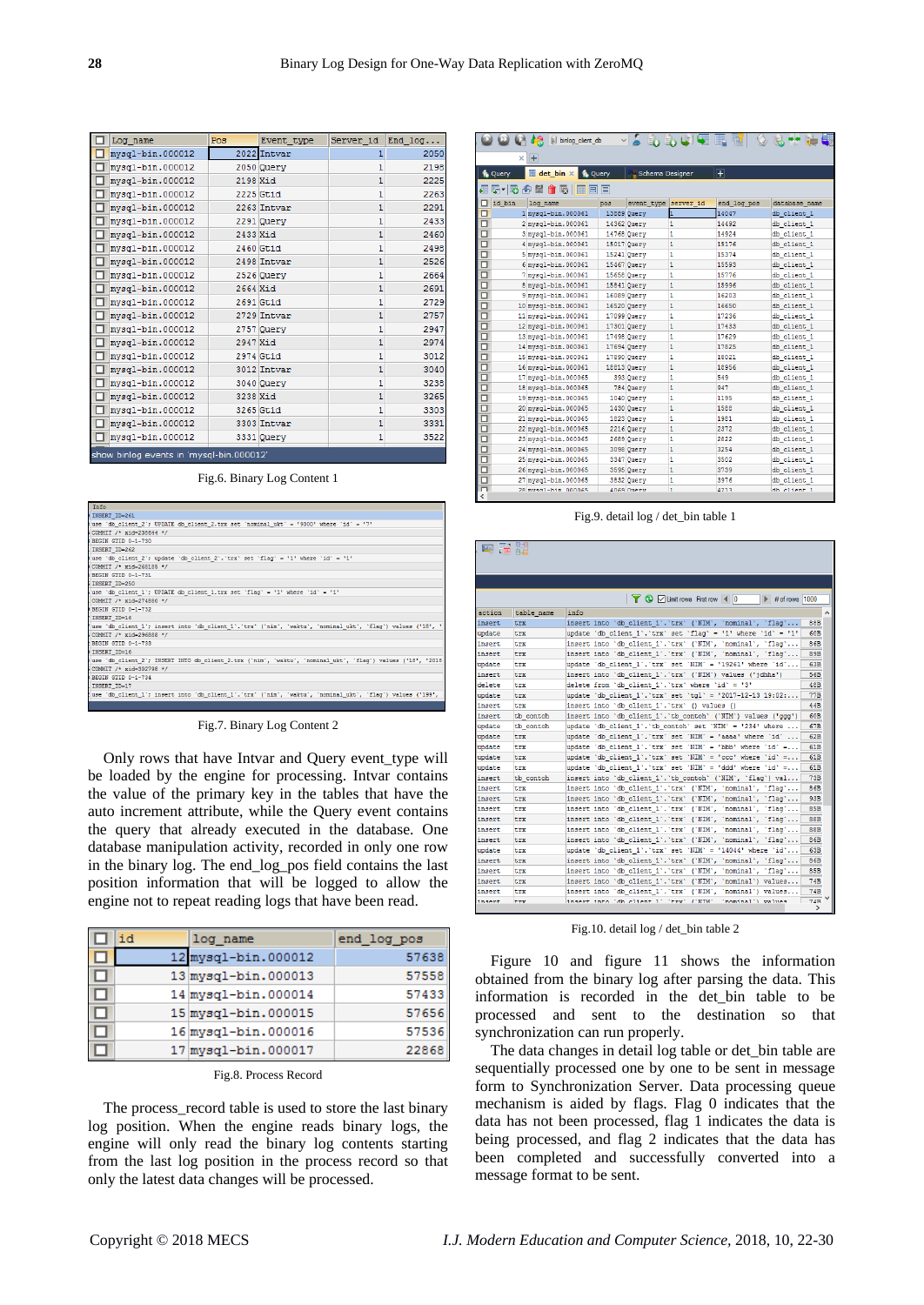

Fig.11. Data Changes Processing Flowchart

# VI. RESULTS

Testing is performed by measuring the time needed to synchronize data. Each host has a table named trx to be synchronized, which has a structure like in Figure 13.

|                                       | 1 Result 1 2 Messages | 3 Table Data |            | $\bullet$ 4 Info |     |  |
|---------------------------------------|-----------------------|--------------|------------|------------------|-----|--|
| - 野崎出命取<br>FEE<br>編 弱引<br>(Read Only) |                       |              |            |                  |     |  |
|                                       | Field                 | Type         |            | Null             | Key |  |
|                                       | id                    | bigint (20)  | 10B        | <b>NO</b>        | PRI |  |
|                                       | nim                   | varchar (20) | 11B        | <b>YES</b>       |     |  |
|                                       | waktu                 | datetime     | 8B         | <b>YES</b>       |     |  |
|                                       | nominal ukt           | double       | 6 <b>B</b> | <b>YES</b>       |     |  |
|                                       | flag                  | tinyint (4)  | 10B        | <b>YES</b>       |     |  |
|                                       |                       |              |            |                  |     |  |

Fig.12. trx table

The contents of the trx table will be replicated in one direction from the original host to the target host. The time required will be recorded before the data is manipulated until the data is fully synced. The results is shown in Table 1.

|  | Table 1. Result |
|--|-----------------|
|  |                 |

|            | Time Consumption (seconds) |      |      |      |      |
|------------|----------------------------|------|------|------|------|
| <b>DML</b> | 100                        | 200  | 400  | 600  | 1000 |
|            | data                       | data | data | data | data |
| Insert     | 77                         | 154  | 306  | 587  | 758  |
| Update     | 83                         | 168  | 349  | 582  | 1175 |
| Delete     | 143                        | 289  | 664  | 698  | 851  |

Table 1 shows the test results of the synchronization system that has been developed. Testing is performed in three stages, such as insert testing, update testing, and delete testing. Insert testing is done by recording the time needed to replicate x data at once. The results show that it takes 77 seconds to replicate 100 data, 154 seconds to replicate 200 data, 306 seconds for 400 data, 587 seconds for 600 data, and 758 seconds for 1000 data.

The update test is done by initializing 1000 data first, the test is then performed by recording the time required from when the update occurs until the data has been synchronized. The results show that it takes 83 seconds to replicate 100 data, 168 seconds for 200 data, 349 seconds for 400 data, 582 seconds for 600 data, and 1175 seconds for 1000 data.

Delete test is done with 1000 initial data, the test is then performed by recording the time required from when delete occurs until the data on the target host has been synchronized. The results show that it takes 143 seconds to replicate 100 data, 289 seconds to replicate 200 data, 664 seconds to replicate 400 data, 698 seconds to replicate 600 data, and 851 seconds to replicate 1000 data. If set in graphical form it will look like Figure 14.



Fig.13. Result Graph

Figure 14 shows the graph of the synchronization test results. It is seen that the graph is relatively stable even though the processed data is getting larger. This indicates that the application is stable enough to handle continuous data growth.

## VII. CONCLUSION

Binary Log approach can be used in developing a system for data synchronization with client-server concept according to user's configuration. The most important part is how to process information from Binary Log so that it can be utilized to build synchronization. Information from binary logs can be accessed via query commands directly and if combined with certain algorithms, it can be used for various useful things.

#### **REFERENCES**

- [1] Margaretha, F., DAMPAK ELECTRONIC BANKING TERHADAP KINERJA PERBANKAN INDONESIA. Jurnal Keuangan dan Perbankan, Vol.19, No.3 September 2015, hlm. 514–524, 2015.
- [2] Surya, G.H., I.M. Sukarsa, and I.G.M.A. Sasmita, Two-Ways Database Synchronization In Homogenous Database Management System With Binary Log